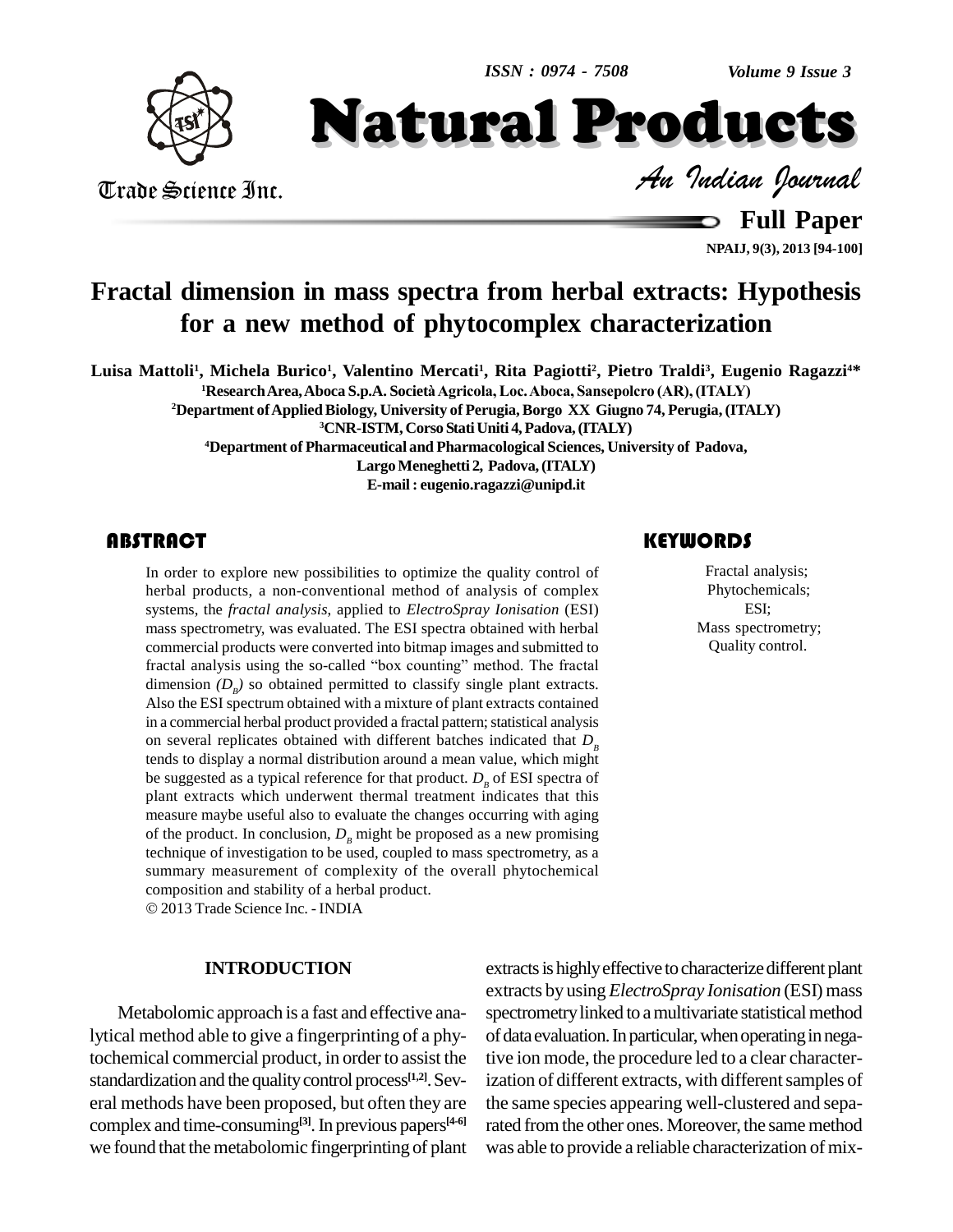### **Full Paper** D

tures of different plant extracts.

In order to explore further possibilities to optimize the quality control of phytochemical products, we sought ofinterest to take the advantage of a non-conventional method of analysis of complex systems, called *fractal analysis*, applying it to ourspecific field.



### **Figure 1 : Flow-chart showing the classical method of phytochemical characterization (top) or the fractal approach (bottom).**

Fractal analysis can be performed on biological phenomena presenting complex patterns<sup>[7]</sup>, such as cellular differentiation<sup>[8,9]</sup>, tumor expansion<sup>[10,11]</sup>, heart rate<sup>[12]</sup> and even gene expression<sup>[13]</sup>. Also pharmacology has then been reported to be disseminated of fractal patterns<sup>[14-11</sup>] <sup>18]</sup>, as well as electrophysiology<sup>[19]</sup>. A fractal approach has been also described for chromatographic profiles of herbal products<sup>[20]</sup> and colorimetric profile of fruit <sup>re-</sup> juice<sup>[21]</sup>; the authors of the former article<sup>[20]</sup> found that  $\frac{ex}{1}$ fractal fingerprints are more stable than the original chromatographic profile. When the phenomenon can be presented graphically, several procedures of fractal analysis have been suggested by using the simple image of the phenomenon, i.e. an histological section, an electrocardiographic trace, or a time-dependent series. The analysis of the phenomenon may depend on the characteristics of the image, that is of its details, in order to

find any self-similarity patter, one of the characteristics of fractal objects<sup>[22]</sup>. Therefore, fractal analysis often is an approximate measurement of the fractal pattern $(s)$ of the phenomenon, that is a measure of its complexity in terms of a change in detail with change in scale. Given that and ESIspectrum, either as negative or positive ion mode, is a complex system, we first tried to investigate if it can display any fractal pattern, and therefore to use the fractal pattern as a method to characterize the product under the aspect of stability, and possibly also to obtain anyfingerprinting option forthe characterization of the phytocomplex. The expected result would be a simplification of the entire process of phytocomplex characterization(see comparative flow charts in Figure 1).

### **EXPERIMENTAL**

### **Mass spectrometry**

### **Sample preparation**

The freeze-dried herbal extracts were suspended in water: ethanol (30:70) mixture. The suspension was left in ultrasonic bath for 22 minutes and centrifuged for 5 minutes at 13000 rpm. The surnatant was centrifuged and the pellet resuspended again in water: ethanol (30:70), sonicated and centrifuged. The combined solutions so obtained were employed for the determination of their metabolomic profiles by direct infusion ESI(positive and negative mode).

*An*The commercial products were *Grintuss syrup adults* (medical device), and *Natura Mix syrup* (herbal dietarysupplement), both supplied byAboca. The *Grintuss syrup* contains: honey, water, plantain leaves hydroalcoholic and freeze dried extract, *Grin delia robusta* flowered tops freeze-dried extract, *Helichrysum italicum* flowered tops freeze-dried extract, essential oils of *Eucalyptus*, star anise and lemon. The *Natura Mix syrups* contains: honey, purified apple juice, water, *Vaccinium myrtillus* fruit juice, *Malpighia punicifolia* fruit juice, *Sambucus nigra* fruit juice, *Rubusfruticosus*fruit juice, freeze dried royal jelly.

**IS** applied to<br>**Products**<br>Products In some cases thermal treatment was applied to the batches, in order to simulate the aging of the product.

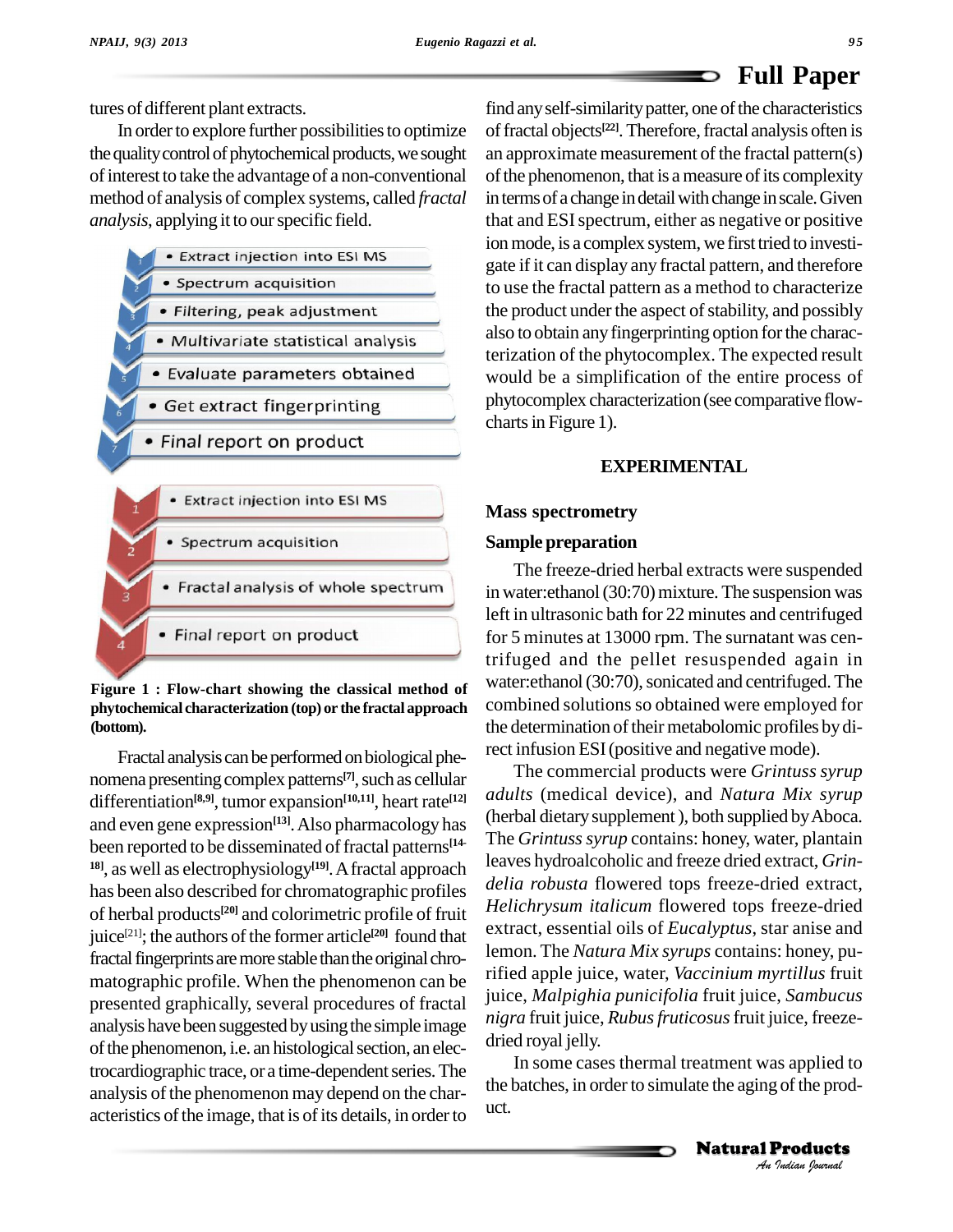# **Full Paper**

### **Direct Infusion ESI**

The solutions of the samples were directly infused<br>in the ESI source of an Agilent 1100 Series LC/MSD suppler<br>Trap at 11 µL/min with a nebulizer gas pressure of 15 after da in the ESI source of an Agilent 1100 Series LC/MSD psi for the negative ion mode and 13 psi for the positive ion mode. The dry gas flow and the entrance capillary called "box counting" method. "Box counting" consists temperature were  $5$  L/min and 325  $\overline{C}$  respectively for both ion modes. In the positive ion mode the capillary voltage was -4500 V, while in the negative ion mode  $\varepsilon$  is equivalent to  $1/r$ ), and counting the boxes which it was 3000V.Extractswere diluted in various amount with  $H<sub>2</sub>O 0.1% HCOOH$ :MeOH (50:50, v:v) in order to optimize the instrumental performance.



**Figure 2.Typical ESIspectrum (positive ion mode) obtained with a herbal extract (***Hamamelis virginiana***). It is to note the extreme complexity of the shape, that suggested the**  $N$  to  $\varepsilon$ , that is the slope of the regression line: **fractal approach.** The  $m/z$  values of the sample ranges from  $D_B = \lim_{z \to 0} [\ln N / \ln \epsilon]$ **100 to 2000.**

### **Fractal evaluation of ESIspectra**

The ESI spectra obtained with the herbal dietary supplement product (an example is shown in Figure 2) after data normalization, were converted into bitmap<br>images and submitted to fractal analysis using the so-<br>called "box counting" method. "Box counting" consists images and submitted to fractal analysis using the so of superimposing the image with a series of grids of called "box counting" method. "Box counting" consists<br>of superimposing the image with a series of grids of<br>decreasing caliber (called "boxes", of length *r*; the scale of superimposing the image with a series of grids of<br>decreasing caliber (called "boxes", of length  $r$ ; the scale<br> $\varepsilon$  is equivalent to  $1/r$ ), and counting the boxes which contain any part of the original image (indicated as N) (Figure 3). Fractal dimension D can be defined as the relationship between N, the number of filled boxes, and the scale  $\varepsilon$ : relationship between N, the number of filled boxes, and the scale  $\varepsilon$ :

### $N \propto \varepsilon^{D}$

The practical procedure determines howdetail changes are found (i.e. the number of boxes filled by the image,<br>N) with the change of the scale ( $\varepsilon$ ), and then calculating<br>the slope of the ln regression line for N and  $\varepsilon$ . There-N) with the change of the scale  $(\epsilon)$ , and then calculating fore the basic relation that permits to calculate the fractal the slope of the ln regression line for N and  $\varepsilon$ . Therefore the basic relation that permits to calculate the fractal dimension (here named as  $D_{\rm B}$ , the suffix "B" stands for " $\text{Boxes}$ " $\text{cis}$  is:<br> $\text{D}_p = \ln \text{N} / \ln \epsilon$ 

The value of the fractal dimension is therefore com-<br>puted taking the limit for  $\overline{\epsilon \rightarrow 0}$  of the relation that links<br>N to  $\epsilon$ , that is the slope of the regression line: puted taking the limit for  $\epsilon \rightarrow 0$  of the relation that links



Figure 3 : The box-counting method for fractal analysis. An object is tiled with boxes of a given size (r), and the number of *Indian*<br>**Indian**<br>**I** *Indianal***<br>
<b>I C** *Indian*<br> **Products**<br> *Indian Iournal* boxes (N) needed to cover the object is counted. The box size is changed (the scale  $\varepsilon$  being equivalent to  $1/r$ ) and the process is repeated. The fractal dimension is then computed by determining the ratio of the change in box count to the change in box boxes (N) needed to cover the object is counted. The box size is changed (the scale ε being equivalent to 1/r) and the process<br>is repeated. The fractal dimension is then computed by determining the ratio of the change in the fractal dimension  $D_{\scriptscriptstyle B}$ .

### **Natural Products**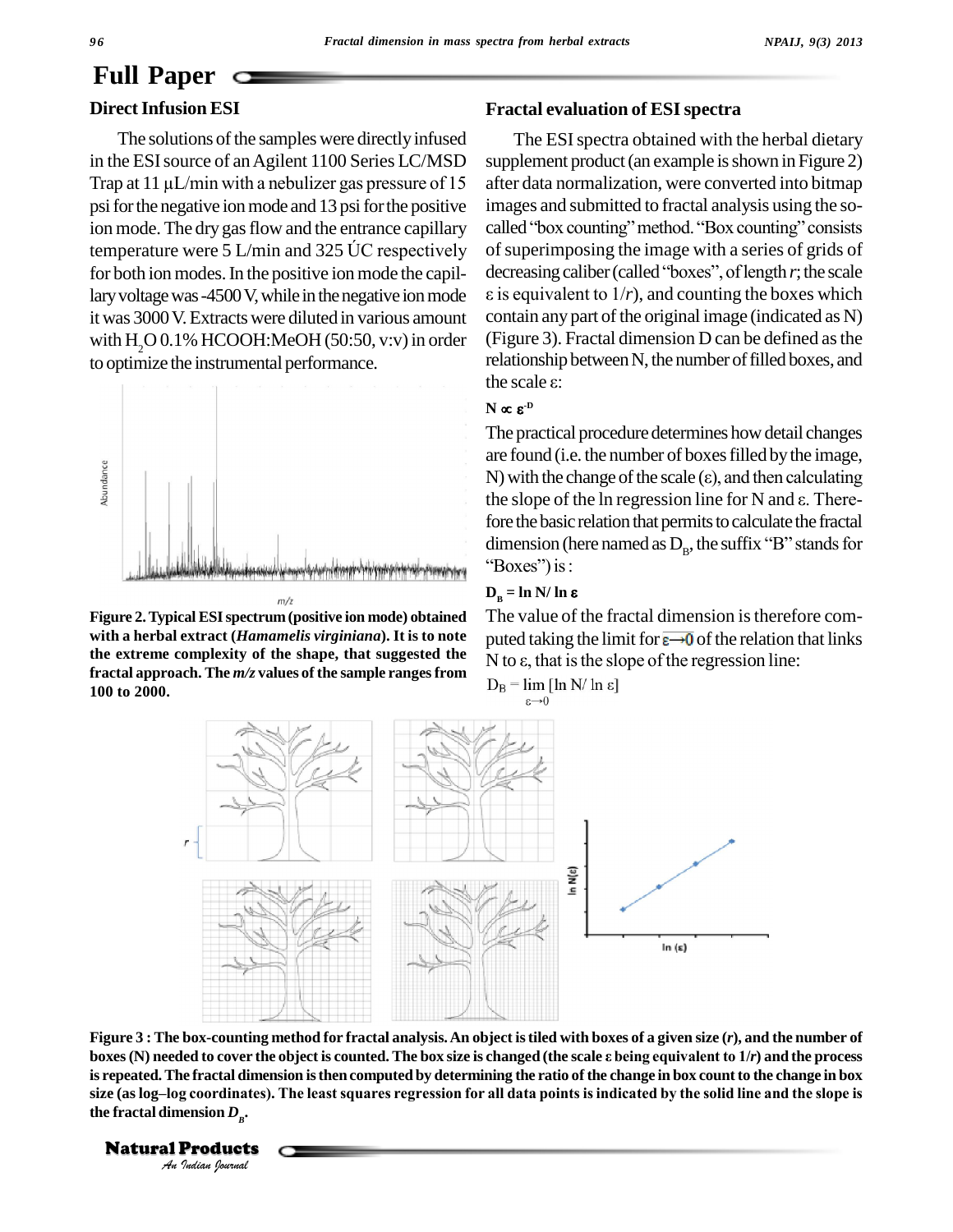### **Full Paper** D

### **The software HarFa**

*Harmonic and Fractal Image Analysis* **[23]** (5.5L light version) was used. *HarFa* calculates the slope of the linear portion of the ln function which gives the fractal dimension [specifically, the parameter defined by the software as  $D_{BBW}$  was considered, which is based on the boxes filled by the black (B) images and by the black  $&$  white border (BW)]. The software calculates the linear portion of the line that is plotted on the data points. A routine calculates the length of analyzed data points segment  $(L_{DP})$ , in order to improve the accuracy Fig. of the fractal dimension estimation. Besides the classi-

cal routine, called *Single Slope Analysis*, the software permits also to obtain an*Overall SlopeAnalysis*,which consists of calculating all possible values of  $L_{\textit{DP}}^{\text{}}\left(\text{from}~3\right)$ to count of data points). Thistool gives a histogram of the fractal dimension count, where the most probable value of correct fractal dimension is that with the largest count **[23]***.*

### **RESULTSAND DISCUSSION**

Figure 4 presents an exemplificative calculation of the fractal dimension  $D<sub>B</sub>$  obtained with the ESI spec-



*Indiana*<br>*I*ower figure:<br>Products Figure 4 : Exemplificative output from the analysis of an ESI spectrum (positive ion mode) using the routines available in  $HarFa$  software $^{[23]}$  for the calculation of the fractal dimension. Upper figure: plot of the box count points; lower figure: **histogram of the fractal dimension counts.**

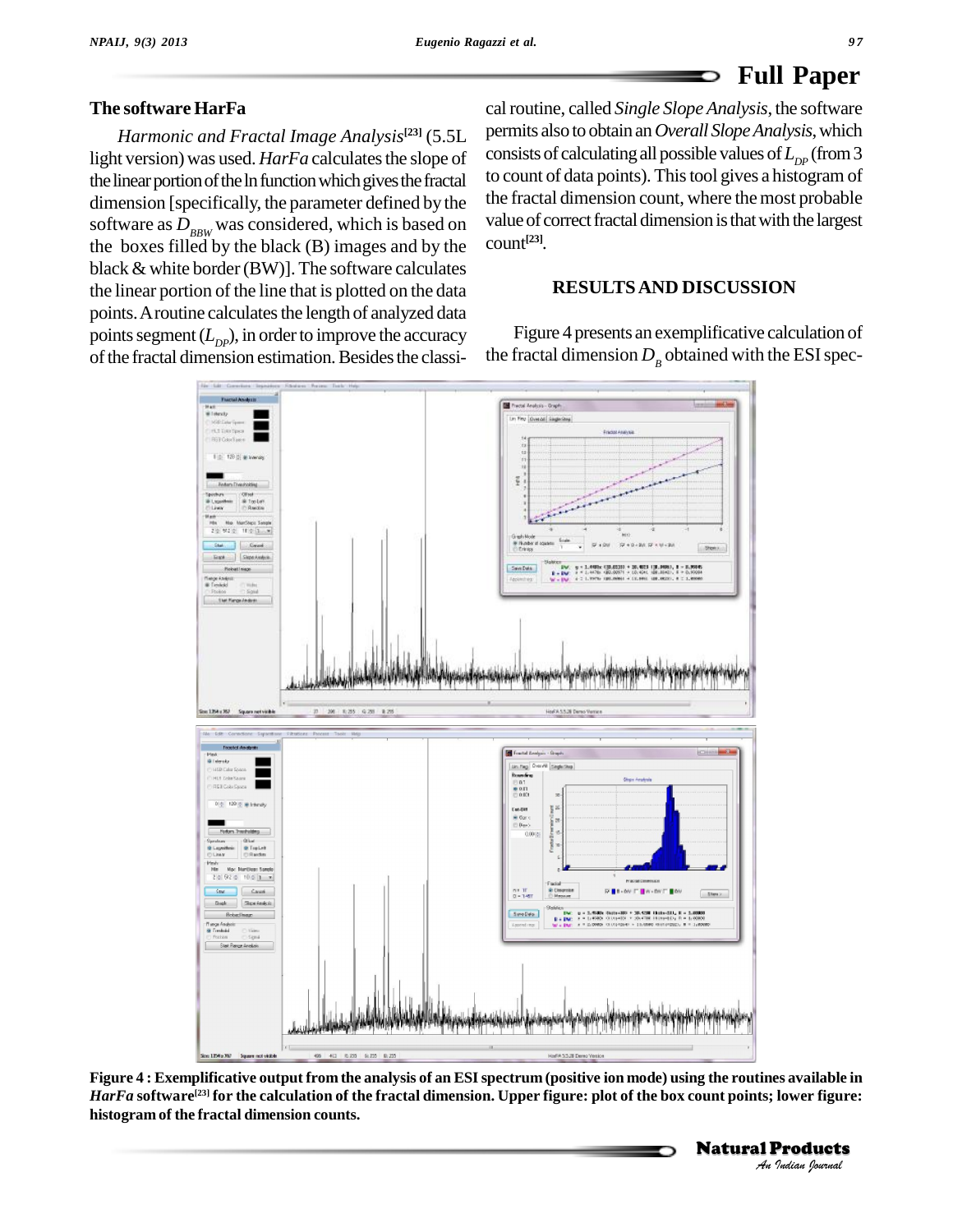# **Full Paper**

trum of a herbal extract, using the box-counting method. Also after a simple visual inspection, the positive ion mode spectra of several herbal extracts provided a higher complexity of the pattern, that in turn led to an overall higher fractal dimension value, in comparison to the negative ion mode. TABLE 1 shows the fractal dimension  $D<sub>B</sub>$  obtained using the ESI spectra (positive and negative ion mode) of some herbal extracts, selected among those commonly used in phytotherapy and as dietary supplements. The results obtained sug gest a direct relation between a higher fractal dimen sion value and the complexity of the spectrum, representing the occurrence of a more heterogeneous mixture of phytochemicals.

| TABLE 1: Fractal dimension $Dn$ obtained with the ESI spec-  |  |
|--------------------------------------------------------------|--|
| tra (positive and negative ion mode) of some plant extracts. |  |

|                           | Fractal dimension $D_B$     |                             |
|---------------------------|-----------------------------|-----------------------------|
|                           | <b>Positive ion</b><br>mode | <b>Negative ion</b><br>mode |
| Hamamelis virginiana      | 1.4403                      | 1.2656                      |
| Centella asiatica         | 1.2720                      | 1.2325                      |
| Eschscholtzia californica | 1.2397                      | 1.2297                      |
| Melissa officinalis       | 1.3360                      | 1.2848                      |
| Passiflora incarnata      | 1.3591                      | 1.2813                      |
| Ruscus aculeatus          | 1.4241                      | 1.3752                      |



**Figure 5 : Dendrogramobtained with cluster analysis(Ward method) on the fractal dimensionvalues calculatedon theESI spectra ofthe plant extract, using as classification variables bothpositive andnegative ion mode data (seeTABLE1).**

Multivariate analysis, such as cluster analysis (Fig-*Indiane*<br>*Indiane*<br>*Indiane*<br>**Products**<br>*Indian Iournal* ure 5), suggested the possibility of subdividing plant extracts on the basis of the fractal dimension of their spectra.These preliminaryexploratoryresultsindicated that

**Natural Products** 

fractal analysis might represent a tool for the phytochemical characterization of a single herbal extract.

Also the ESI spectrum obtained with a mixture of plant extracts, such as those contained in a commercial herbal dietary supplement product (*Grintuss syrup adults,*medical device,Aboca), provided a fractal pattern; statistical analysis on several replicates obtained with different batches permitted to showthat the fractal dimension tends to display a normal distribution around a mean/median value (Figure 6), which might be suggested as a typical feature for that product, to be pos sibly used also for reference purposes in quality control issues. In this context, the ESI method appears to show similar opportunities for a fractal approach like chromatographic or colorimetric methods previously presented in the literature **[20, 21]**, butwith the advantage of a more complete and definite pattern of signals, proportional to the product composition.



**Figure 6 : Normal distribution of the fractal dimension evaluated using replicates of the same product (***Grintuss*  $syrup$  *adulti*).  $n=45$ ,  $D_p$  mean/median = 1.28, SD = 0.02.

Further, we tried to use the fractal approach to characterize the repeatability of the instrumental measure. Another commercial product containing herbal extracts (*Natura Mix syrup,* Aboca) was measured several times in the same day and in the following days. The results, both for positive ions and negative ions are shown in Figure 7, suggesting a limited rate of change among measurements in positive ion mode. However, the overall variabilitywas higher with the negative ion mode,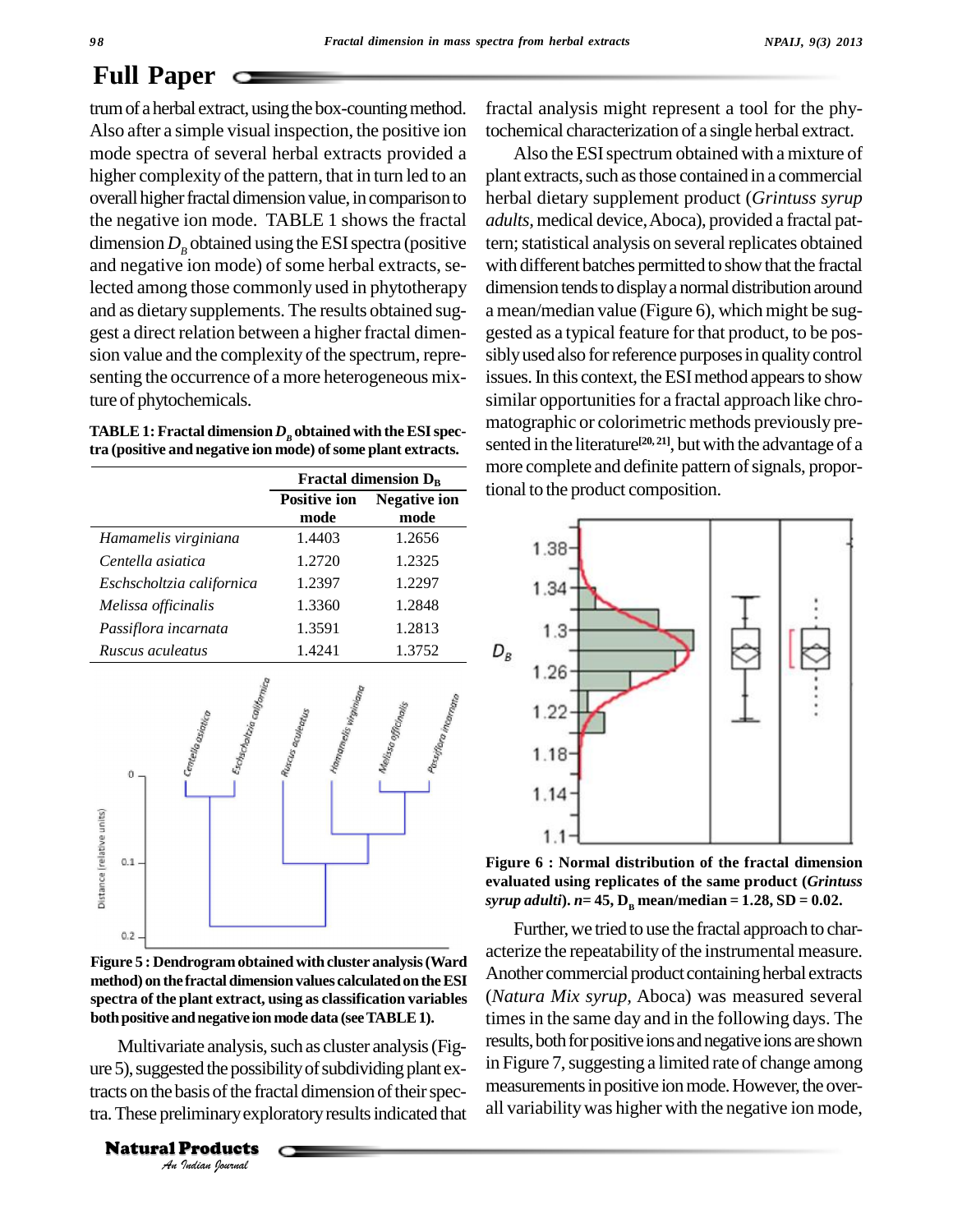### **Full Paper** D

and in addition, the net value of fractal dimension appeared very low, due to the scarceness of the overall ionic current signal. These results suggest that the fractal approach provides reproducible data, and is linked to the quality and complexity of the spectra.

mal treatment, suggesting that this measure could be useful also to evaluate the changes occurring with aging of the product, in order to detect the proper conditions of storage and stability control intervention.

 $1.5$  $1.45$  $1.4$ 1.35  $1.3$ ది 1.25  $1.2$ 1.15  $1.1\,$ 1.05 Nature Mature Suns Mit 28 Water Mary 30 Watura Mary Nature Mary 19 Nature Mary 18 Natura Mit Natura Mix 48 Nature My SR Notified & Miles 2019

Fractal dimension - ESI positive ion mode

Fractal dimension - ESI negative ion mode



**Figure 7 : Fractal dimension obtained with repeated**  $measurable( $n=10$ ) of the same commercial herbal mixture$ **extracts(***Natura Mix syrup,***Aboca). Upper graph: positive ion modeESI;lower graph: negative ion modeESI.**

To investigate the usefulness of the approach to evaluate the stability of a herbal product, ESI spectra obtained with plant extracts(*Natura Mix syrup*)which received an artificial treatment with heat were also analyzed with fractal analysis. The procedure of thermal exposure of a pharmaceutical is a well recognized method for prediction of its chemical stability<sup>[24]</sup>. The extracts value underwent thermal treatment to simulate aging or extreme storage conditions. As Figure 8 shows, the fractal dimension appears to indicate variations following ther-



**Figure 8 : Thermal stability of a herbal product (***Natura Mix syrup,***Aboca) evaluated by fractal dimension analysis. The extract underwent thermal treatment to simulate aging** *Mix syrup,* Aboca) evaluated by fractal dimension analysis.<br>The extract underwent thermal treatment to simulate aging<br>or extreme storage conditions. "Not pasteurized", is the The extract underwent thermal treatment to simulate aging<br>or extreme storage conditions. "Not pasteurized", is the<br>extract before any pasteurization process; "basal", after or extreme storage conditions. "Not pasteurized", is the<br>extract before any pasteurization process; "basal", after<br>pasteurization; 15m at 40°C, 15 minutes of thermal **treatment at <sup>40</sup>°C; 30m at 40°C, <sup>30</sup> minutes of thermal treatment at <sup>40</sup>°C; 7m at 50°C, <sup>7</sup> minutes of thermal treatment at 40°C; 30**<br>**treatment at 40°C;** 71<br>**treatment at 50°C.** 



**Figure 9 : Image representation of fractal dimension by means of** *ChaosPro* **[25]software. The complexity of the shape ofthe fernisproportionaltothe value ofthe fractaldimension; example,** fractal dimension  $D=1$  (left) or  $D=1.30$  (right).

plexity of the shape of the fern is set proportional to the *Indian Io the*<br>*Indian Indian*<br>*Indian*<br>**Products**<br>*Indian Indian* To present the variations occurring with the data in a more direct way, again drawing on the fractal world, we might use a fractal-like shape of immediate visual impact (for example, a fern) automatically generated with a fractal image-software (*ChaosPro* **[25]**)*.*The com value of the fractal dimension (Figure 9), giving in this way a visual, quick evaluation of the numeric value; considering that the visual pattern recognition enables a much more efficient way of evaluation of a condition

Natural Products

### **Thermal challenge**